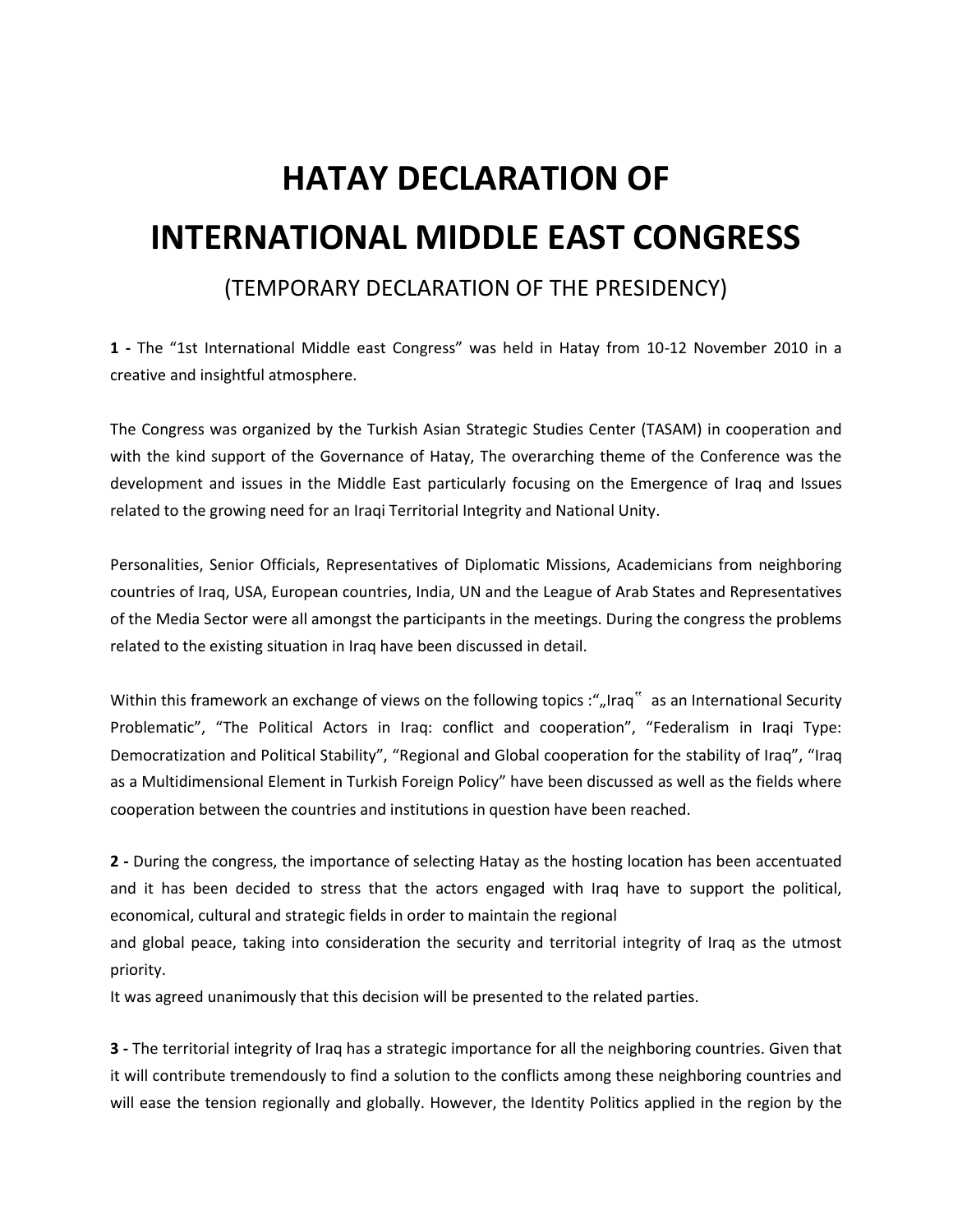USA and supported by some regional actors constitute a serious obstacle towards restoring the territorial integrity of Iraq and the regional and global peace.

4 - The solution to the problems in the Middle East can be obtained by activating the dialogue between all concerned parties in the region. In this transition period Iraq needs all the help and support from its neighboring states while taking into consideration that interference of external actors shall be kept to a minimum.

The re-emergence of Iraq of the region is indispensable and will benefit the entire region and will help maintain regional and global peace. Iraq Neighboring Countries Initiatives must be strengthened and sustained and the efficiency of organizations such as the Organization of Islamic Conference and the League of Arab States on Iraqi and regional levels has to be intensified.

5 - The religious and ethnical identities problematic in Iraq are among the most challenging obstacles towards achieving the territorial integrity of Iraq. The arrangement of the newly formed institutions as per the ethnic and sectarian component is a serious source of conflict. ??? The most important actor position has to belong to Iraqi State as a whole ???. A secured Iraq can only be possible with the adoption of fully democratic institutions that is constituted from all different Iraqi political, religious, sectarian components. The prudent preparation of a constitution necessitate a sufficient period, in order to be discussed by all related parties taking into consideration the principles "to live together", "national sovereignty" and "Individual freedoms" in which all components forming the Iraqi nation are represented, as an inevitable obligation. The Congress also proposed that a reform of public administration is needed to be effected during the transition period.

6 - Facilitating visa obtaining as well as promoting healthy communication channels amongst the countries of the region will further contribute to peace and diminish the lack of confidence.

7 - The dependence on Iraqi energy sources constitutes a threat to the global energy security. Furthermore its instability and inability to prevent the terrorist activities, has made of Iraq a country perceived as a threat by the world public opinion, particularly the western countries. Hence, it is necessary for Iraq to conduct a sound "public diplomacy" at all levels, to explain that the cause of security problems are mainly due to external sources and that Iraq is the victim.

8 - The withdrawal of the US troops will leave Iraq as a torn state with a vast potential, and will increase the possibility of the neighboring countries of Iraq to interfere more taking advantage from this situation. Despite the advantages all actors could benefit from assuring the stability of Iraq, serious divergences between them on how to achieve this stability. At this point, in order for the concerned